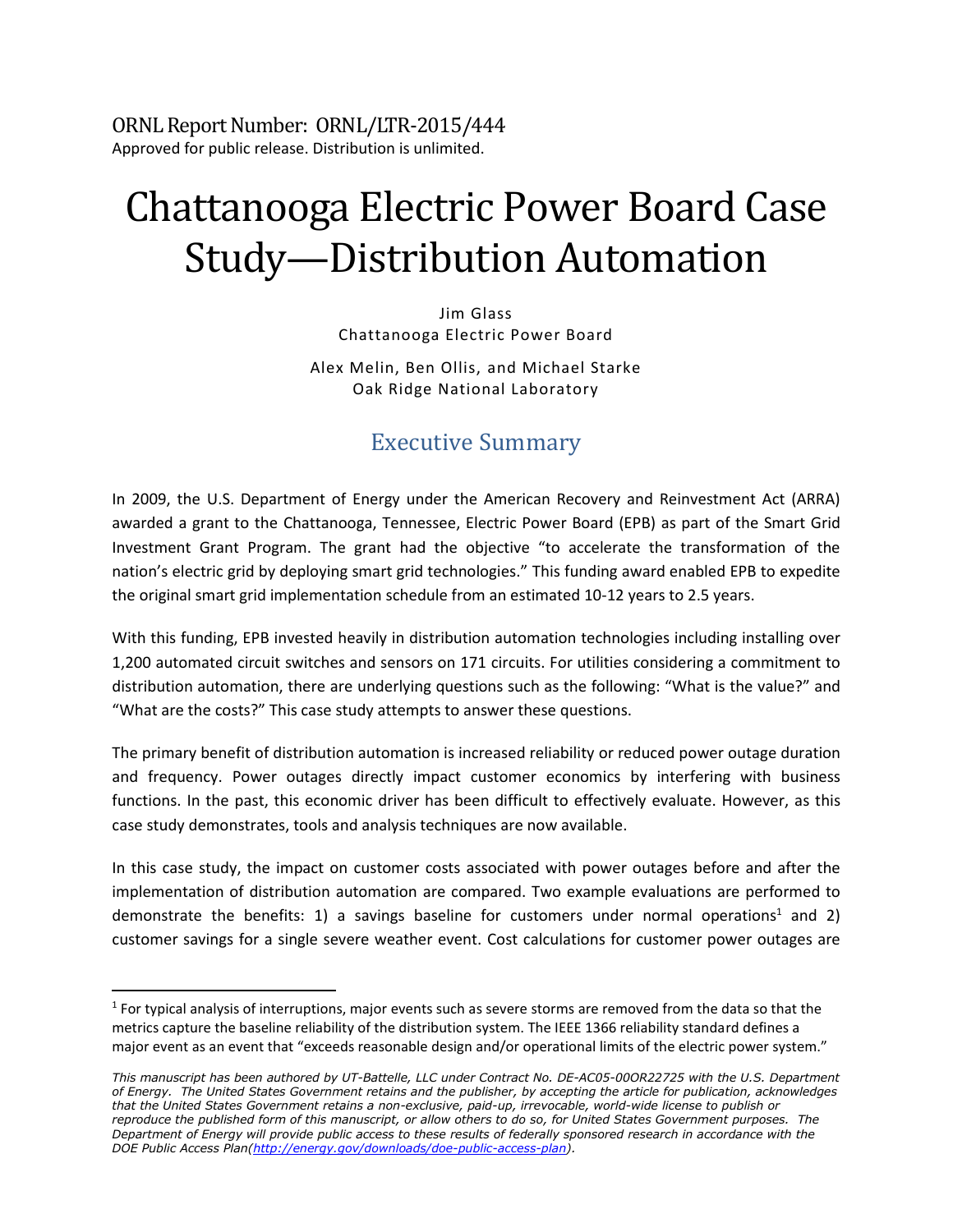performed using the US Department of Energy (DOE) Interruption Cost Estimate (ICE) calculator<sup>2</sup>. This tool uses standard metrics associated with outages and the customers to calculate cost impact.

The analysis shows that EPB customers have seen significant reliability improvements from the implementation of distribution automation. Under normal operations, the investment in distribution automation has enabled a 43.5% reduction in annual outage minutes since 2012. This has led to an estimated total savings of \$26.8 million per year. Examining a single severe weather event<sup>3</sup>, the distribution automation was able to restore power to 40,579 (nearly 56%) customers within 1–2 seconds and reduce outage minutes by 29.0%. This saved customers an estimated \$23.2 million over the course of the storm.

# About the Chattanooga Electric Power Board

In 1935, the City of Chattanooga established the EPB as a nonprofit agency to provide electric power to the greater Chattanooga area. Today, EPB remains one of the largest publicly owned electric power distributors in the country, serving about 174,000 homes and businesses in a 600-square-mile area. This includes greater Chattanooga and Hamilton County, portions of surrounding Tennessee counties, and parts of northern Georgia.

As a municipally owned distributor of electricity, EPB's mission is to improve the quality of life for the local community. As a result, EPB targeted economic development as a key approach to giving the local community a boost. Listening to commercial/industrial customers, EPB recognized that reliable electric power was an essential component for customer success and expansion.

In 2008, EPB began investigating the impact of electric power outages on customers as part of the planning process. Performing the economic cost analysis associated with power outages was difficult due to the lack of case studies and analysis tools. For a first order approximation EPB utilized the reported results from a Lawrence Berkeley National Laboratory study that attempted to quantify the cost of outages for US electric customers. The study estimated the annual cost of electric outages to be about \$80 billion based on the entire U.S. population (LaCommare 2004). EPB assumed this cost to be linearly related to population size and scaled the value based on the population of its service area to reach an annual outage cost of \$100 million.

After studying different approaches to improve distribution reliability, including distribution automation, converting overhead facilities to underground facilities, increased vegetation management, and animal protection (isolating equipment from animals), EPB determined that the emerging technology of distribution automation was the most cost-effective method to increase reliability and customer economic benefit. EPB's initial analysis showed that the installation of automated switches in both its 12

 $\overline{a}$ 

<sup>2</sup> <http://www.icecalculator.com/>, "The ICE calculator estimates the cost of power outages for residential, commercial and industrial customers based upon a nation-wide survey of electric power customers".

<sup>3</sup> 72,622 would have been affected were the automation not in place. Instead, there were 32,043 customers that experienced a sustained electric interruption.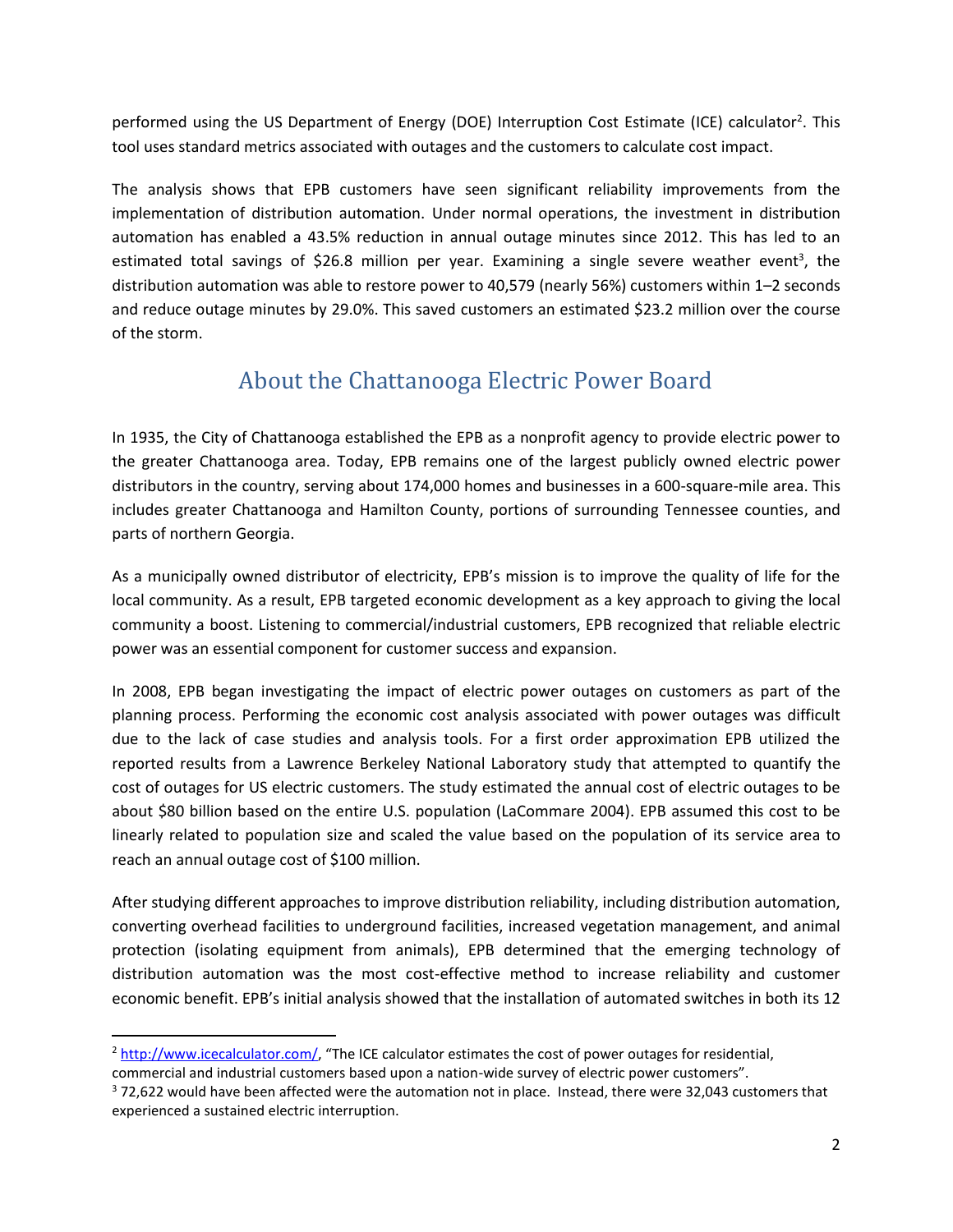kV and 46 kV circuits could potentially reduce the annual outage time by 40%. This would mean a societal benefit of \$40 million dollars per year based on the annual outage cost estimate of \$100 million.

In 2009, EPB received a grant as part of the DOE American Recovery and Reinvestment Act (ARRA). ARRA was intended to "significantly improve the US electric system by implementing smart grid technologies." EPB implemented advanced distribution automation technologies, smart meters, and sensors interconnected on a fiber optic communications backbone. This new electricity distribution system includes various capabilities designed to improve resiliency, reduce the impact of power outages, improve outage response time, and allow customers greater control of their electric power use. In addition to these immediate benefits, this initial investment in smart grid automation and communication technologies is expected to facilitate future efforts to develop innovative implementations and uses of distributed generation and storage technologies.

## Distribution Automation

Distribution automation provides two mechanisms for reducing both the frequency and duration of



customer outages. One, the fast acting fault interrupting capability of the automation isolates the fault and protects one subset of customers from the fault. Two, for those customers that are impacted by an outage, the distribution automation can restore power rapidly to some customers depending on the location of the fault. Figure 1 shows an example of the sequence of events for a feeder with distribution automation under a fault. Initially all customers have power and are supplied from substation S101. A fault occurs (1.A) between automated switches A12 and A13, and

immediately system protection is activated. The automated switch A12 opens to interrupt the fault (1.B). Finally, because this distribution system has a network topology, distribution automation can isolate the small section of line between switches A12 and A13 and connect the remaining customers to substation S301 by closing switch A15 (1.C). These automated switching actions routinely take place in 1 to 2 seconds, reducing both the customer outage time and the number of customers affected.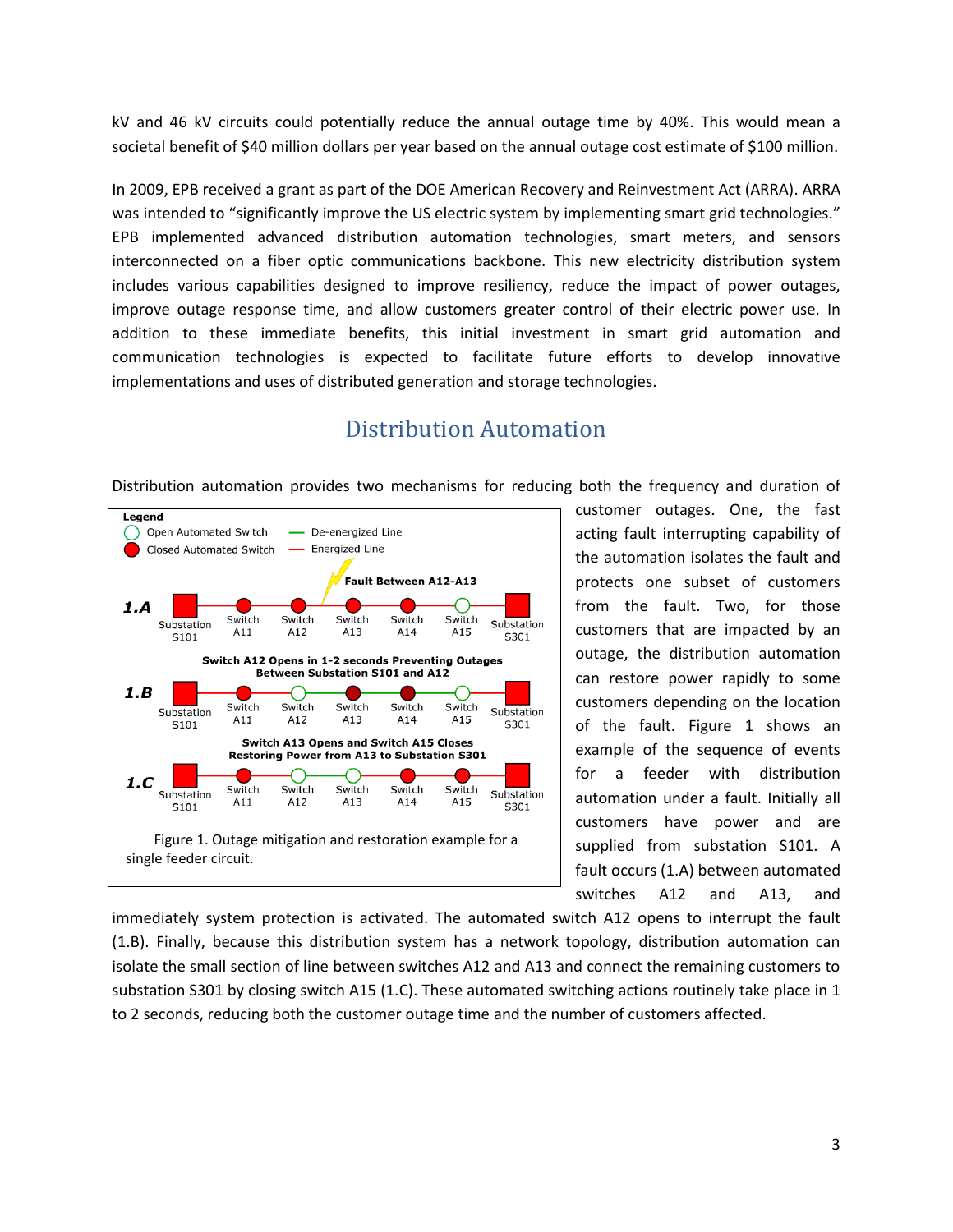# Distribution System Implementation Cost

EPB initiated the build-out of the distribution automation equipment in late 2010, with the first switches enabled for automation in the spring of 2011. The complete system was operational by the spring of 2012. The total cost of implementing the distribution automation and integrating with other EPB systems across the service territory was about \$48.4 million. This cost is composed primarily of two components: 12 kV automatic switches (IntelliRupters) and 46 kV automatic switches. EPB installed 1,200 automatic switches across the 12 kV and 46 kV distribution system circuits. These cost figures do not include the cost of the fiber optic communications infrastructure that EPB installed throughout its service territory. Fiber optic communications is utilized by EPB for all of its smart grid communications. In addition to the automated switches, EPB communicates with all of its substation equipment, AMI data collectors, line regulators and line capacitor banks with this network

# Normal Operations Reliability Improvement

Utilities commonly utilize a set of indicators to describe electrical distribution reliability: 1) System Average Interruption Frequency Index (SAIFI), 2) System Average Interruption Duration Index (SAIDI), and 3) Customer Average Interruption Duration Index (CAIDI). These metrics are averaged over a distribution system's customer base during the course of a year, with interruptions due to major events such as severe storms removed from the data so that the metrics capture the baseline reliability of the distribution system. Through case studies and interview data, the associated cost for outage events has been interlinked to these metrics and the customer class and size along with other input (Sullivan 2009).

Leveraging this work and support from the U.S. Department of Energy (DOE), an online tool was created in 2012 that provides users the ability to calculate the system cost associated with SAIDI, SAIFI, and CAIDI. This tool is called the Interruption Cost Estimate (ICE) calculator<sup>4</sup>. This case study utilizes this tool to provide cost estimates to derive the economic improvement based on distribution automation. In this case study, the SAIDI, SAIFI, and CAIDI metrics along with annual electricity consumption are used as inputs to the tool. Other initialized input parameters by the tool are left as nominal inputs.

### Normal Operation Cost Benefit from Automation

At the start of the installation of the automation equipment, EPB's annual SAIDI metric was 112 minutes, SAIFI metric was 1.42 interruptions, CAIDI metric was 79 minutes per interruption. After installation of the automation equipment, the annual SAIFI and SAIDI metrics significantly improved, with overall reduced frequency of outages and outage duration, as shown in Figures 2 and 3. As of the end of February 2015, EPB's annual SAIDI was 61.8 minutes, SAIFI was 0.69 interruptions, and CAIDI was 89.1 minutes. Significant improvements were seen in both SAIDI and SAIFI.

<sup>4</sup> http://www.icecalculator.com/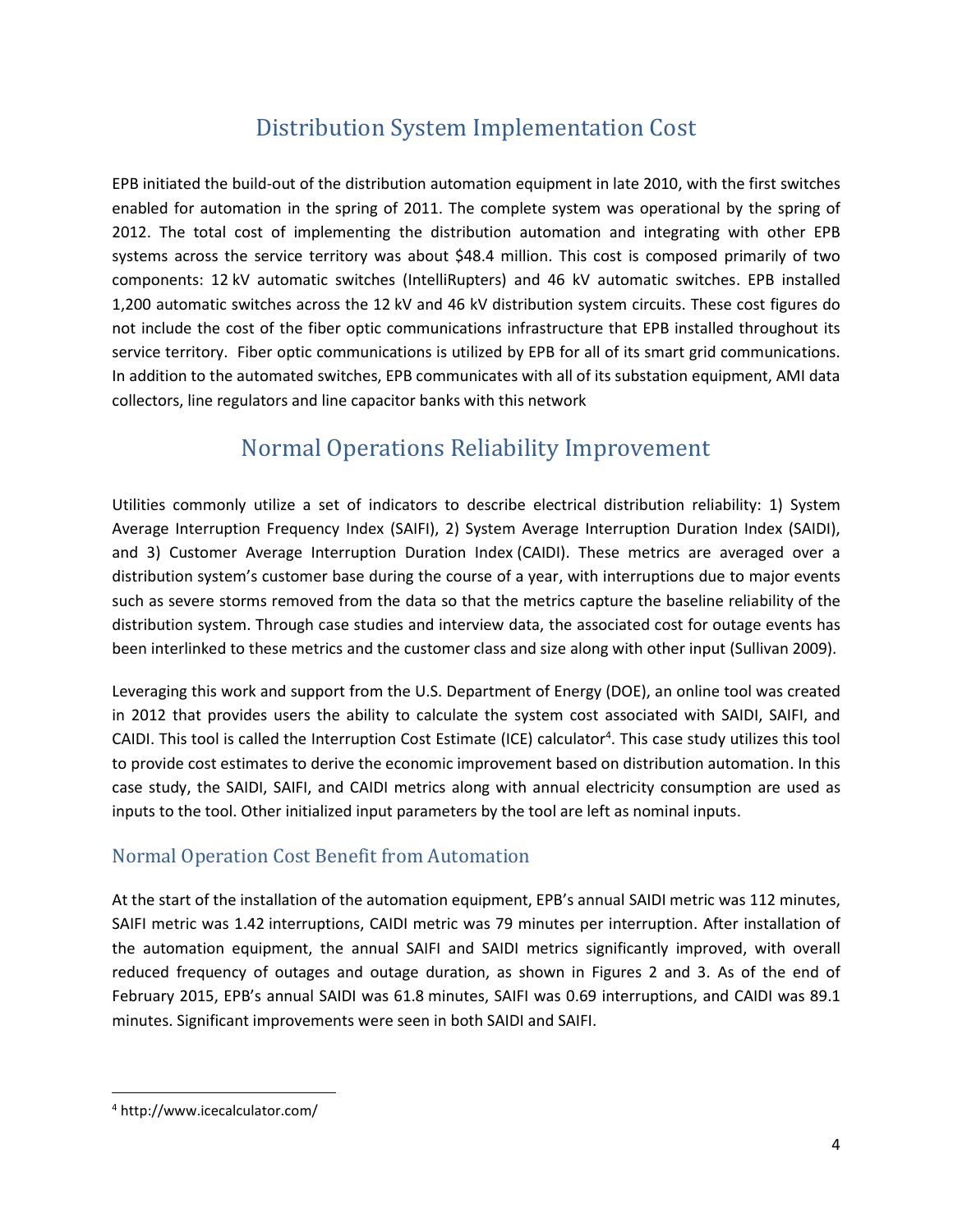To calculate the customer cost savings attributable to reliability improvements from the deployment of distribution automation, the above metrics were inserted into the ICE tool<sup>5</sup>. The annual customer costs of power interruptions before and after automation were compared. Table 1 summarizes the results of the cost calculations. EPB's distribution automation saves their customers about \$26.8 million per year.



l

<sup>&</sup>lt;sup>5</sup> To remove changes in the customer base from the comparison, customer information from 2014 was used for both pre- and post-automation cost calculations. In 2014, EPB had 151,235 residential customers that used an average of 13.7 MWh of electricity per year, 17,699 small C&I customers that used an average of 11.4 MWh per year, and 5,309 large C&I customers that used an average of 583.3 MWh per year.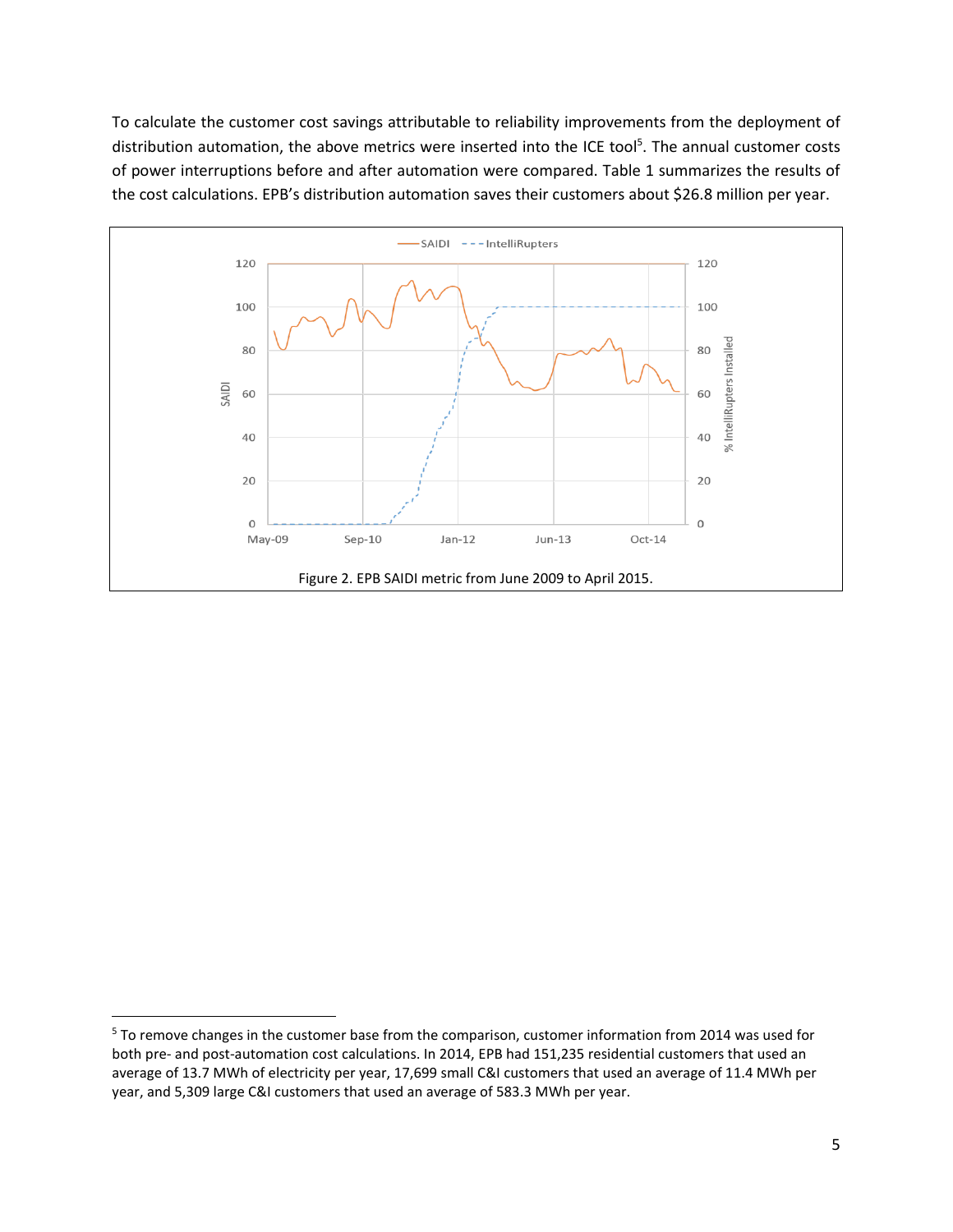

Table 1. Nonmajor Event Cost Comparison

|                 |              |              |       | <b>Interruption Cost</b> |           |           |           |
|-----------------|--------------|--------------|-------|--------------------------|-----------|-----------|-----------|
|                 | <b>SAIDI</b> | <b>SAIFI</b> | CAIDI | Residential              | Small C&I | Large C&I | Total     |
| Pre-Automation  | 112          | 1.42         | 78.9  | S1.207M                  | \$16.864M | S37.699M  | \$55.770M |
| Post-Automation | 61.8         | 0.69         | 89.6  | \$0.611M                 | \$8.825M  | \$19.535M | \$28.971M |

## Severe Weather Events

Distribution automation technologies that improve reliability are expected to have a major impact on the overall cost of severe storm events<sup>6</sup>. During severe weather events, outage duration and frequency increase sharply, along with the corresponding costs to customers. Power interruptions caused by severe weather events are not included in the interruption costs associated with normal operation. To quantify the economic impacts on customers of distribution system automation during major events, a detailed study of a single severe weather event was conducted and is described below. Several severe weather events have occurred since the initial installation of the EPB automation system. For this case study, the severe weather event analyzed was a summer storm that occurred on July 5, 2012.

l

<sup>&</sup>lt;sup>6</sup> The IEEE 1366 reliability standard defines a major weather event as "an event that exceeds reasonable design and or operational limits of the electric power system."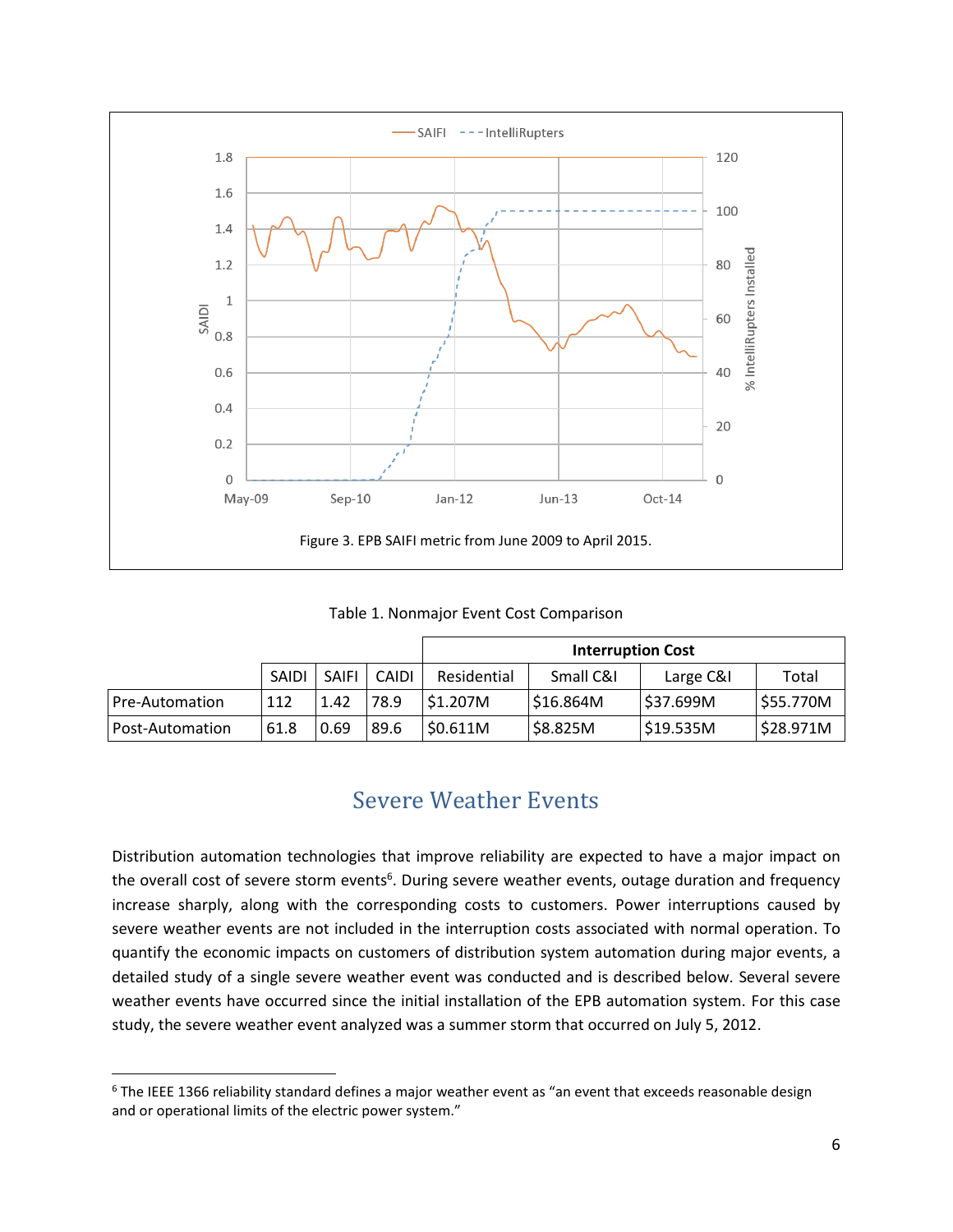#### Severe Weather Event Cost Analysis with Automation

For the severe weather event, the ICE calculator was again applied to calculate the cost of the outages. However, in this case, the cost analysis of the July 5, 2012, severe weather event was performed on a customer-by-customer basis to increase the precision of the calculation<sup>7</sup>. The cost analysis method is shown in Figure 4. For each customer experiencing an outage or outages, information about the customer type (residential, small C&I, or large C&I) and individual customer's annual electricity consumption was assembled using the EPB Customer Information System. Then outage times and durations were calculated for each customer using data from the EPB Outage Management System. The percentages for each hour of the day and the percentages for weekday versus weekend were calculated for each customer's outages. Using the outage data, SAIFI and SAIDI values were calculated for each customer.



<sup>&</sup>lt;sup>7</sup> ORNL developed a scripting tool that interfaced with the ICE calculator and EPB datasets to insert the data automatically. This allowed each individual customer to be represented. This ICE calculator cost estimate accuracy can be improved by including detailed customer information in the cost model. This detailed customer information includes not only outage duration, frequency, and customer class, but also customer annual consumption, outage time of day, outage day of week, and customer location. The accuracy of the cost estimate can be further improved by calculating the outage cost for individual customers as opposed to averaging outage statistics over all customers. The additional data available from the EPB distribution automation system makes incorporating this detailed information about individual customer outages into the cost calculation possible.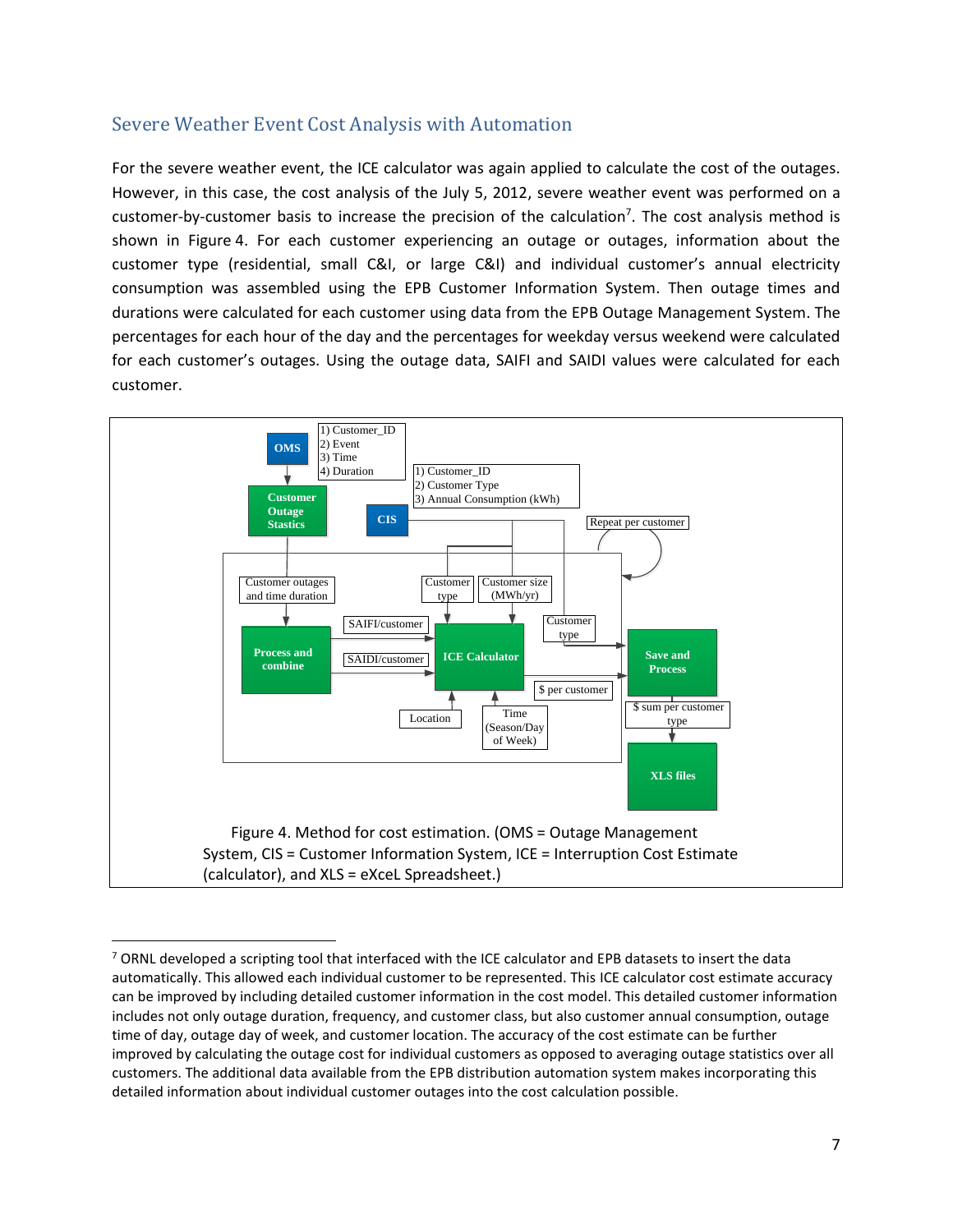#### Severe Weather Cost Analysis without Automation

Before implementation of distribution automation, EPB did not have the capability to automatically isolate subsections of feeders and reroute power to other subsections. Consequently, a fault on a feeder would cause all customers on that feeder to experience an outage. The distribution automation technology allows fault locations to be more precisely located on feeder subsections. Combining this information with customer locations and the distribution system topology, the number of customers that would have lost power without automation was calculated to quantify the cost of the severe weather event without the automation technology.

Calculating the cost to customers of the severe weather event without automation also required estimating the outage times that customers would have experienced if the power were manually restored. On a feeder with no automatic switching, customers would have experienced prolonged outages, and EPB would have needed to dispatch repair crews to manually restore power. All customers that experienced outages lasting less than 5 minutes were assumed to have been automatically restored<sup>8</sup>. For these customers, the outage duration without automation was anticipated to be the average time that an EPB truck would take to arrive at the scene of the outage, find the cause of the outage, and perform manual switching to restore the customers' power. For the July 5 event, 56 feeders were affected and 10 switching crews were available. This yields an estimated restoration time without automation of 16.8 hours.

## Cost Analysis Results

Figure 5 shows the results from the severe weather storm outage cost analysis. The cost of outages is many millions of dollars lower with distribution automation. The vast majority of the avoided outages were residential, but the greatest cost savings came from avoiding C&I outages. Table 2 also summarizes these results. With automation, EPB saw a reduction in customer outages of nearly 56% and an overall outage cost reduction of 33%. The overall cost savings from avoided outages during this storm totaled more than \$23 million.

<sup>&</sup>lt;sup>8</sup> Some circuits that did not automatically restore (various reasons described below), but a dispatcher was able to recognize the issue, review options for switching and use SCADA control to remotely restore service. These operations generally take 2-3 minutes to execute.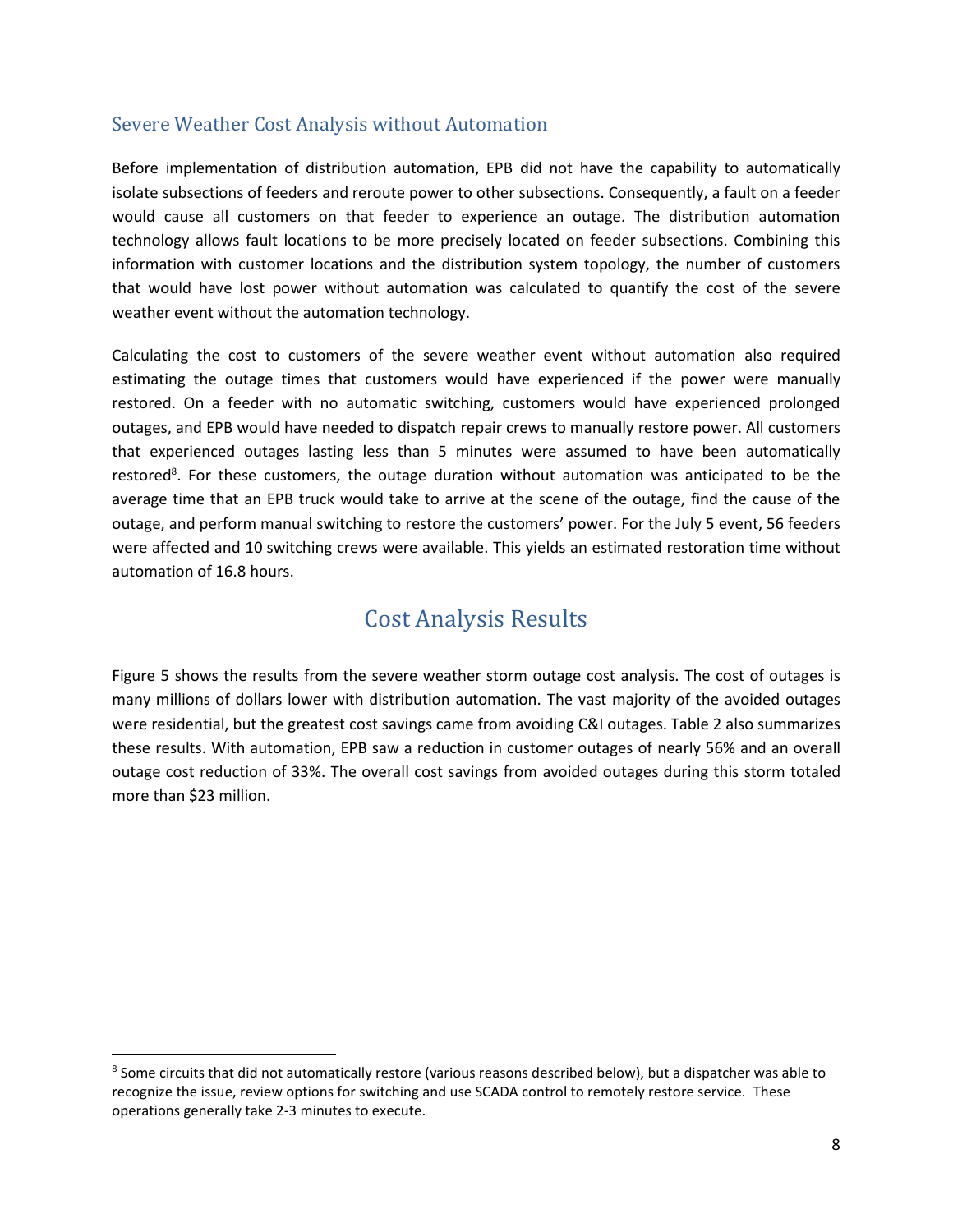

|                                   | Without<br>Automation | With<br>Automation | <b>Difference</b> | Improvement |
|-----------------------------------|-----------------------|--------------------|-------------------|-------------|
| Customers with an Outage          | 72622                 | 32043              | 40579             | 55.88%      |
| <b>Cost of all Outages</b>        | \$69.3M               | \$46.1M            | \$23.2M           | 33.48%      |
| <b>Outage Minutes</b>             | 16,986,240            | 12,059,524         | 4,926,716         | 29.00%      |
| <b>Residential Customer Total</b> | 59106                 | 23020              | 36086             | 61.05%      |
| Residential Customer % of Total   | 81.39%                | 71.84%             | 88.93%            |             |
| <b>Residential Cost Total</b>     | \$0.6M                | \$0.2M             | \$0.4M            | 65.02%      |
| Residential Cost % of Total       | 0.90%                 | 0.47%              | 1.75%             |             |
| Small C&I Customer Total          | 9333                  | 5608               | 3725              | 39.91%      |
| Small C&I Customer % of Total     | 12.85%                | 17.50%             | 9.18%             |             |
| <b>Small C&amp;I Cost Total</b>   | \$39.3M               | \$27.1M            | \$12.2M           | 31.03%      |
| Small C&I Cost % of Total         | 56.65%                | 58.74%             | 52.49%            |             |
| Large C&I Customer Total          | 4183                  | 3415               | 768               | 18.36%      |
| Large C&I Customer % of Total     | 5.76%                 | 10.66%             | 1.89%             |             |
| Large C&I Cost Total              | \$29.4M               | \$18.8M            | \$10.6M           | 36.09%      |
| Large C&I Cost % of Total         | 42.45%                | 40.78%             | 45.76%            |             |

#### Table 2. Comparison of Costs With and Without Automation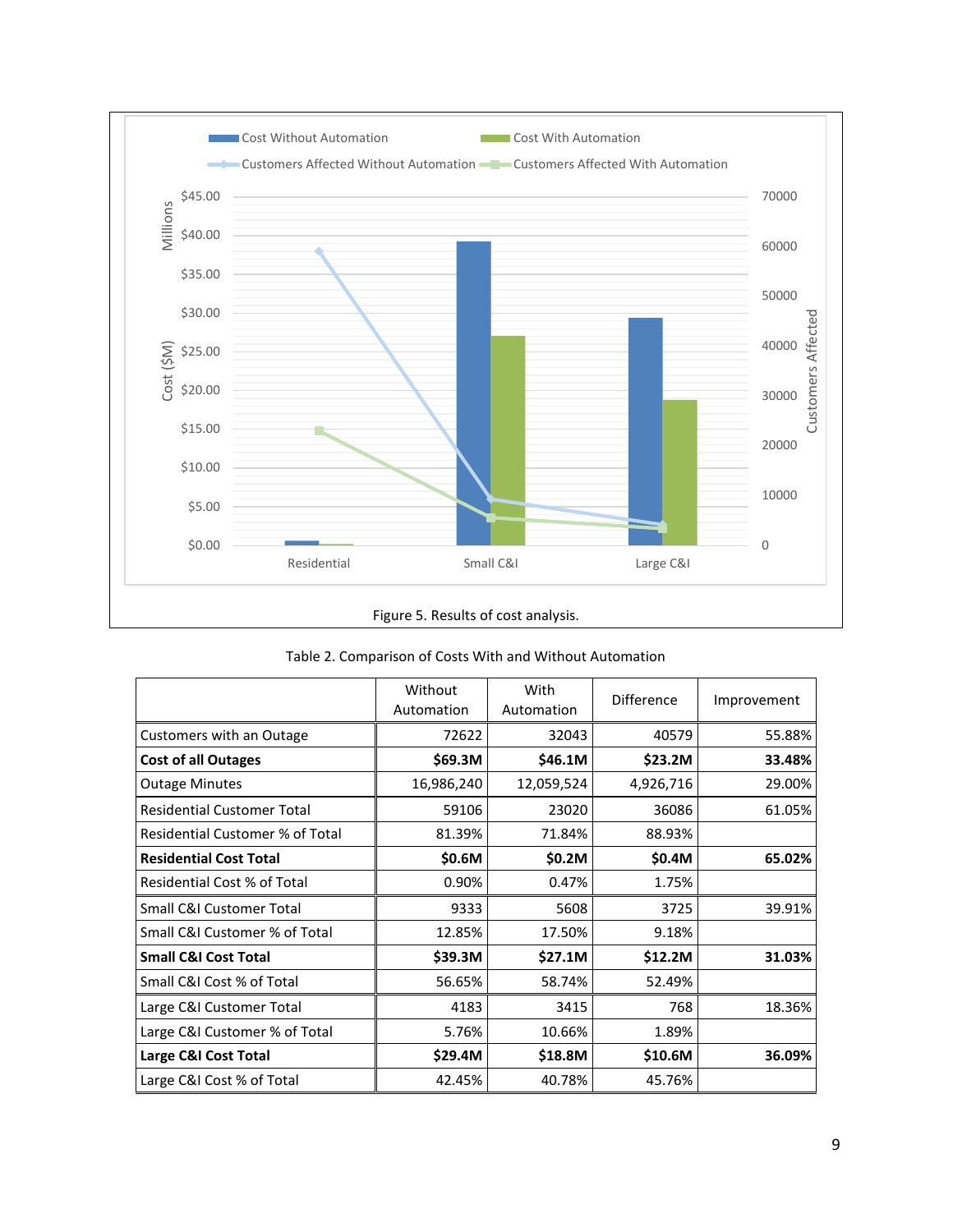Figure 6 shows the EPB system before, during, and after the storm that occurred July 5, 2012. This further illustrates that the benefit of automation is amplified during major storm response. Figure 6A is a depiction of the system before the event where all EPB customers were in service. Figure 6B is the outage map about 1 hour after the storm passed through the area. The automatic switching events that restored a large portion of the system are shown in purple. The small pockets of red indicate outages that required manual repair/restoration. Figure 6C shows the system after service was restored to all customers, with areas requiring manual restoration shown in green and areas that received automatic restoration in purple.